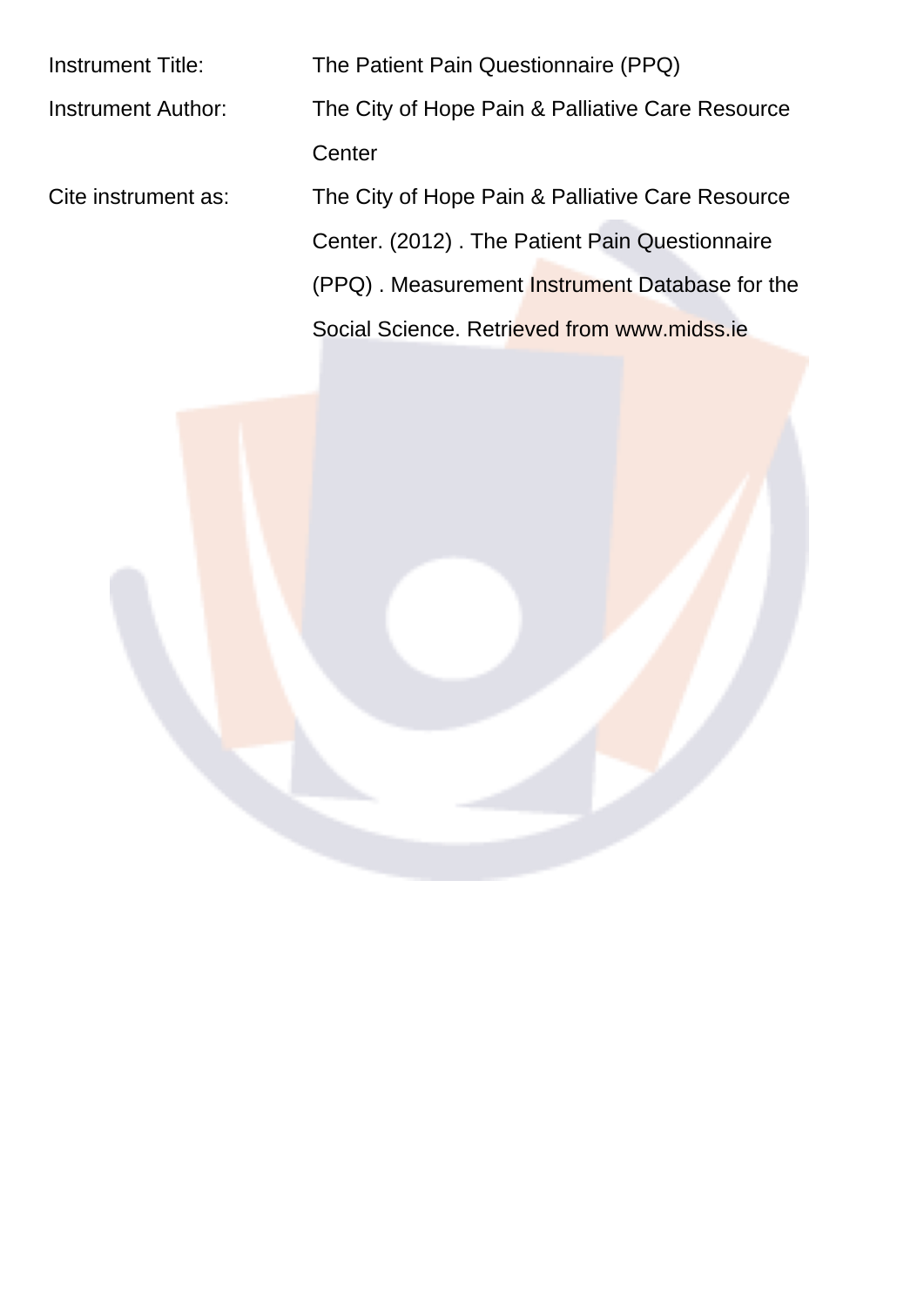![](_page_1_Picture_0.jpeg)

#### **Patient Pain Questionnaire**

Dear Colleague,

The Patient Pain Questionnaire (PPQ) is a sixteen item ordinal scale that measures the Knowledge and Experience of a patient in managing chronic cancer pain. This tool can be useful in clinical practice as well as for research. This instrument can be administered by mail or in person.

Directions: The patient is asked to read each question thoroughly and decide if he/she agrees with the statement or disagrees. The patient is then asked to circle a number to indicate the degree to which he/she agrees or disagrees with the statement according to the word anchors on each end of the scale.

The PPQ includes 9 items that measure knowledge about pain and 7 items that measure the patient's experience with pain. All of the items have been formatted such that  $0 =$  the most positive outcome and  $10 =$  the most negative outcome. We have found it most helpful to analyze the data by focusing on the subscales as well as the individual items as each item has important implications.

You are welcome to use this instrument in your research/clinical practice to gain information about patient knowledge and experience to formulate or evaluate pain management programs. You have permission to duplicate this tool.

This tool is used in conjunction with a version created for use by family caregivers, the Family Pain Questionnaire (FPQ). The PPQ tool has been tested with established reliability and validity. A series of psychometric analyses were performed on the PPQ instrument including content validity (CVI = .95), test-retest reliability ( $r = .65$ ), internal consistency (alpha = .74), and factor analysis established with caregivers ( $N=219$ ).

Good luck with your research!!

Bag R - Levin Pho, FAAN

Betty R. Ferrell, RN, PhD, FAAN Research Scientist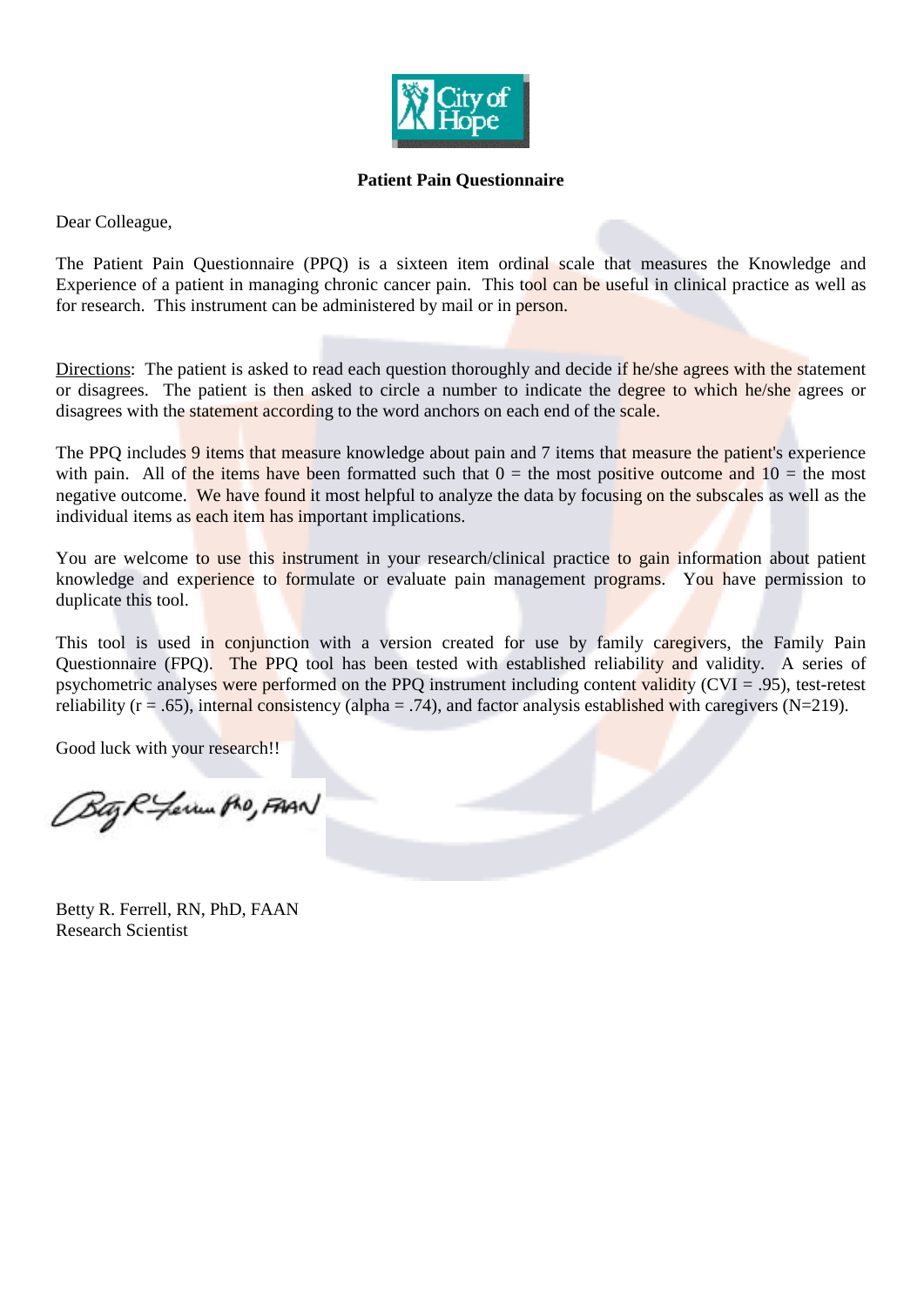#### References:

- 1. Ferrell BR, Ferrell B, Rhiner M, Grant M. "Family Factors Influencing Cancer Pain". Post Graduate Medical Journal, 1991; 67 (Suppl 2):S64-S69.
- 2. Ferrell BR, Rhiner M, Cohen M, Grant M. "Pain as a Metaphor for Illness. Part I: Impact of Cancer Pain on Family Caregivers." Oncology Nursing Forum, 1991; 18(8):1303-1309.
- 3. Ferrell BR, Cohen M, Rhiner M, Rozak A. "Pain as a Metaphor for Illness. Part II: Family Caregivers' Management of Pain. Oncology Nursing Forum, 1991; 18(8):1315-1321.
- 4. Ferrell BR, Rhiner M, Ferrell B. "Development and Implementation of a Pain Education Program. Cancer, 1993; 72(11):3426-3432.
- 5. Ferrell BR, Ferrell B, Ahn C, Tran K. "Pain Management for Elderly Patients with Cancer at Home." Cancer, 1994; 74(7):2139-2146.
- 6. Ferrell BR, Borneman T, Juarez G. "Integration of Pain Education in Home Care." Journal of Palliative Care, 1998; 14(3):62-68.
- 7. Ferrell BR, Rivera LM. "Cancer Pain Education for Patients." Seminars in Oncology Nursing, 1997; 13(1):42-48.
- 8. Ferrell BR, Juarez G, Borneman T, ter Veer A. "Pain management in home care." Journal of Hospice and Palliative Care Nursing Association, 1999.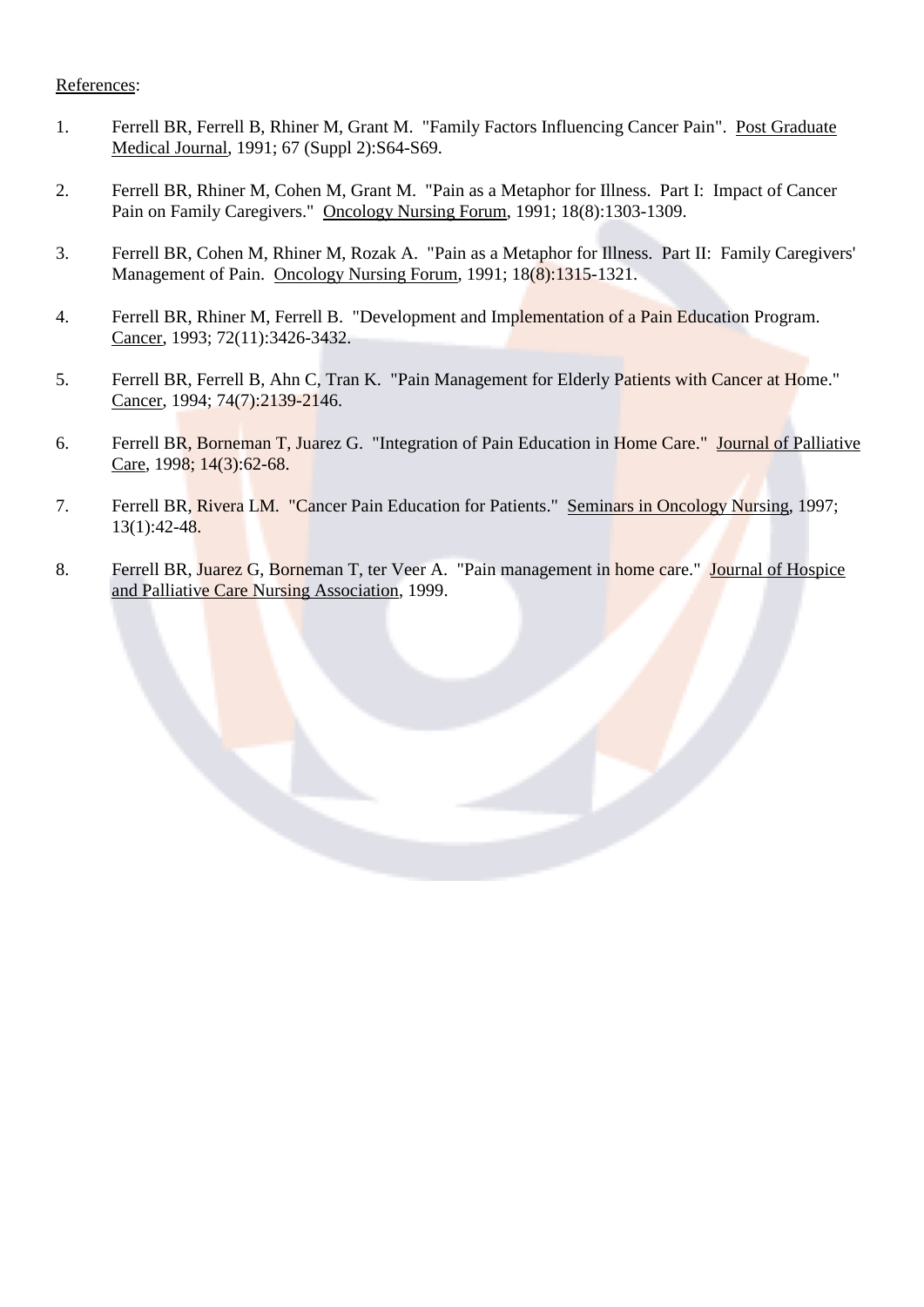# **Patient Pain Questionnaire (P.P.Q.)**

Below are a number of statements about cancer pain and pain relief. Please circle a number on the line to indicate your response.

# **Knowledge**

| 1. | Cancer pain can be effectively relieved.                                                                                 |                  |              |                |                |                |                |                  |                |   |                |    |                                                                                                            |
|----|--------------------------------------------------------------------------------------------------------------------------|------------------|--------------|----------------|----------------|----------------|----------------|------------------|----------------|---|----------------|----|------------------------------------------------------------------------------------------------------------|
|    | agree                                                                                                                    | $\boldsymbol{0}$ | $\mathbf{1}$ | 2              | $\mathfrak{Z}$ | $\overline{4}$ | 5 <sup>5</sup> | 6                | $\overline{7}$ | 8 | 9              | 10 | disagree                                                                                                   |
| 2. | Pain medicines should be given only when pain is severe.                                                                 |                  |              |                |                |                |                |                  |                |   |                |    |                                                                                                            |
|    | disagree                                                                                                                 | $\boldsymbol{0}$ | $\mathbf{1}$ | $\overline{2}$ | $\mathfrak{Z}$ | $\overline{4}$ | 5 <sup>5</sup> | 6                | $\tau$         | 8 | 9              | 10 | agree                                                                                                      |
| 3. | Most cancer patients on pain medicines will become addicted to the medicines over time.                                  |                  |              |                |                |                |                |                  |                |   |                |    |                                                                                                            |
|    | disagree                                                                                                                 | $\overline{0}$   | $\mathbf{1}$ | 2              | $\mathfrak{Z}$ | $4 \quad$      | $5^{\circ}$    | 6                | $\tau$         | 8 | 9              | 10 | agree                                                                                                      |
| 4. | It is important to give the lowest amount of medicine possible to save larger doses for later<br>when the pain is worse. |                  |              |                |                |                |                |                  |                |   |                |    |                                                                                                            |
|    | disagree                                                                                                                 | $\mathbf{0}$     | $\mathbf{1}$ | 2              | $\mathfrak{Z}$ | $4 -$          | 5 <sub>1</sub> | 6                | $\overline{7}$ | 8 | $\overline{9}$ | 10 | agree                                                                                                      |
| 5. |                                                                                                                          |                  |              |                |                |                |                |                  |                |   |                |    | It is better to give pain medications around the clock (on a schedule) rather than only when needed.       |
|    | agree                                                                                                                    | $\mathbf{0}$     | $\mathbf{1}$ | $\overline{2}$ | $\mathfrak{Z}$ | $\overline{4}$ | 5 <sup>5</sup> | 6                | $\overline{7}$ | 8 | 9              | 10 | disagree                                                                                                   |
| 6. |                                                                                                                          |                  |              |                |                |                |                |                  |                |   |                |    | Treatments other than medications (such as massage, heat, relaxation) can be effective for relieving pain. |
|    | agree                                                                                                                    | $\overline{0}$   | 1            | 2              | 3              | $\overline{4}$ | 5              | 6                | $\tau$         | 8 | 9              | 10 | disagree                                                                                                   |
| 7. | Pain medicines can be dangerous and can often interfere with breathing.                                                  |                  |              |                |                |                |                |                  |                |   |                |    |                                                                                                            |
|    | disagree                                                                                                                 | $\boldsymbol{0}$ | $1 -$        | $\overline{2}$ | $\mathfrak{Z}$ | $\overline{4}$ | 5              | 6                | $\overline{7}$ | 8 | 9              | 10 | agree                                                                                                      |
| 8. | Patients are often given too much pain medicine.                                                                         |                  |              |                |                |                |                |                  |                |   |                |    |                                                                                                            |
|    | disagree 0                                                                                                               |                  | $\mathbf{1}$ | $\overline{2}$ | $\overline{3}$ | $\overline{4}$ | $\overline{5}$ | $\overline{6}$   | $\tau$         | 8 | 9              | 10 | agree                                                                                                      |
| 9. | If pain is worse, the cancer must be getting worse.                                                                      |                  |              |                |                |                |                |                  |                |   |                |    |                                                                                                            |
|    | disagree                                                                                                                 | $\mathbf{0}$     | $\mathbf{1}$ | $\overline{c}$ | 3              | $\overline{4}$ | 5              | $\boldsymbol{6}$ | $\tau$         | 8 | 9              | 10 | agree                                                                                                      |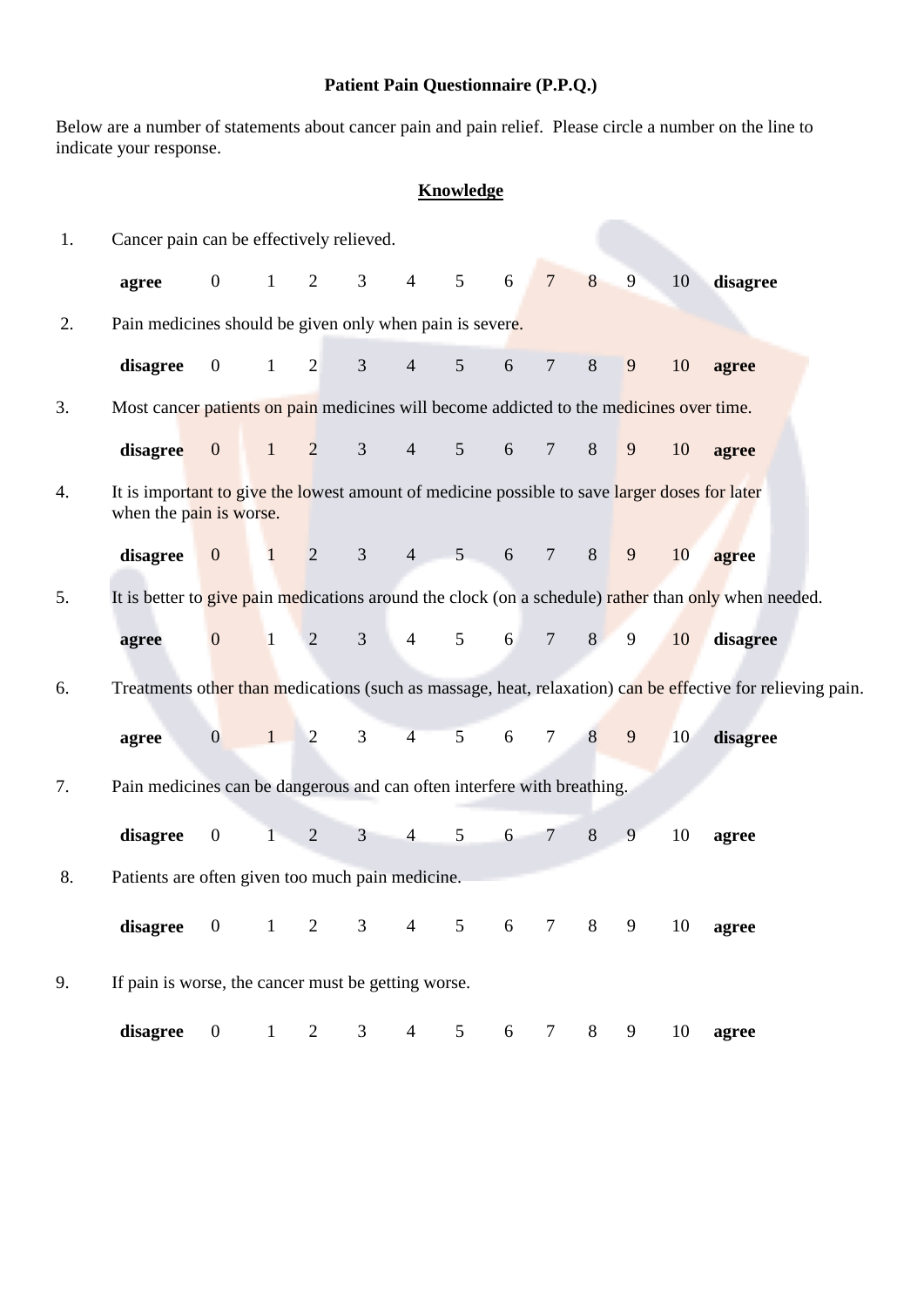## **Experience**

| 10. | Over the past week, how much pain have you had?               |                         |                          |                |                |                 |                                   |   |                 |                |   |         |                        |
|-----|---------------------------------------------------------------|-------------------------|--------------------------|----------------|----------------|-----------------|-----------------------------------|---|-----------------|----------------|---|---------|------------------------|
|     | no pain                                                       | $\overline{0}$          | $\mathbf{1}$             | 2              | $\mathfrak{Z}$ | $\overline{4}$  | $\mathfrak{S}$                    | 6 | $\tau$          | 8              | 9 | 10      | a great deal           |
| 11. | How much pain are you having now?                             |                         |                          |                |                |                 |                                   |   |                 |                |   |         |                        |
|     | no pain                                                       | $\overline{0}$          | $\mathbf{1}$             | $\overline{2}$ | $\mathfrak{Z}$ | $\overline{4}$  | 5                                 | 6 | $7\overline{ }$ | 8              | 9 | 10      | a great deal           |
| 12. | How much pain relief are you currently receiving?             |                         |                          |                |                |                 |                                   |   |                 |                |   |         |                        |
|     | a great deal                                                  | $\overline{\mathbf{0}}$ | $\overline{\phantom{0}}$ | $\overline{2}$ | 3 <sup>1</sup> |                 | $4\overline{ }$<br>$\mathfrak{S}$ |   | 6               | $\overline{7}$ | 8 | 9<br>10 | no relief              |
| 13. | How distressing is the pain to you?                           |                         |                          |                |                |                 |                                   |   |                 |                |   |         |                        |
|     | not at all                                                    | $\overline{0}$          | $\mathbf{1}$             | $\overline{2}$ | $\mathfrak{Z}$ | $4\overline{ }$ | $5\overline{)}$                   | 6 | $7\phantom{.0}$ | $8\,$          | 9 | 10      | extremely              |
| 14. | How distressing is your pain to your family members?          |                         |                          |                |                |                 |                                   |   |                 |                |   |         |                        |
|     | not at all                                                    | $\mathbf{0}$            | $\mathbf{1}$             | $\overline{2}$ | 3 <sup>1</sup> | $4 \quad 5$     |                                   | 6 | $\overline{7}$  | $8\,$          | 9 | 10      | extremely              |
| 15. | To what extent do you feel you are able to control your pain? |                         |                          |                |                |                 |                                   |   |                 |                |   |         |                        |
|     | extremely                                                     | $\overline{0}$          | 1                        | $\mathfrak{2}$ | 3              | $\overline{4}$  | 5 <sup>5</sup>                    | 6 | $\overline{7}$  | $8\,$          | 9 | 10      | not at all             |
| 16. | What do you expect will happen with your pain in the future?  |                         |                          |                |                |                 |                                   |   |                 |                |   |         |                        |
|     |                                                               |                         |                          |                |                |                 |                                   |   |                 |                |   |         |                        |
|     | pain will<br>get better                                       | $\overline{0}$          | $\mathbf{1}$             | $\overline{2}$ | 3 <sup>1</sup> | $\overline{4}$  | 5 <sup>5</sup>                    | 6 | $\overline{7}$  | 8              | 9 | 10      | pain will<br>get worse |
|     |                                                               |                         |                          |                |                |                 |                                   |   |                 |                |   |         |                        |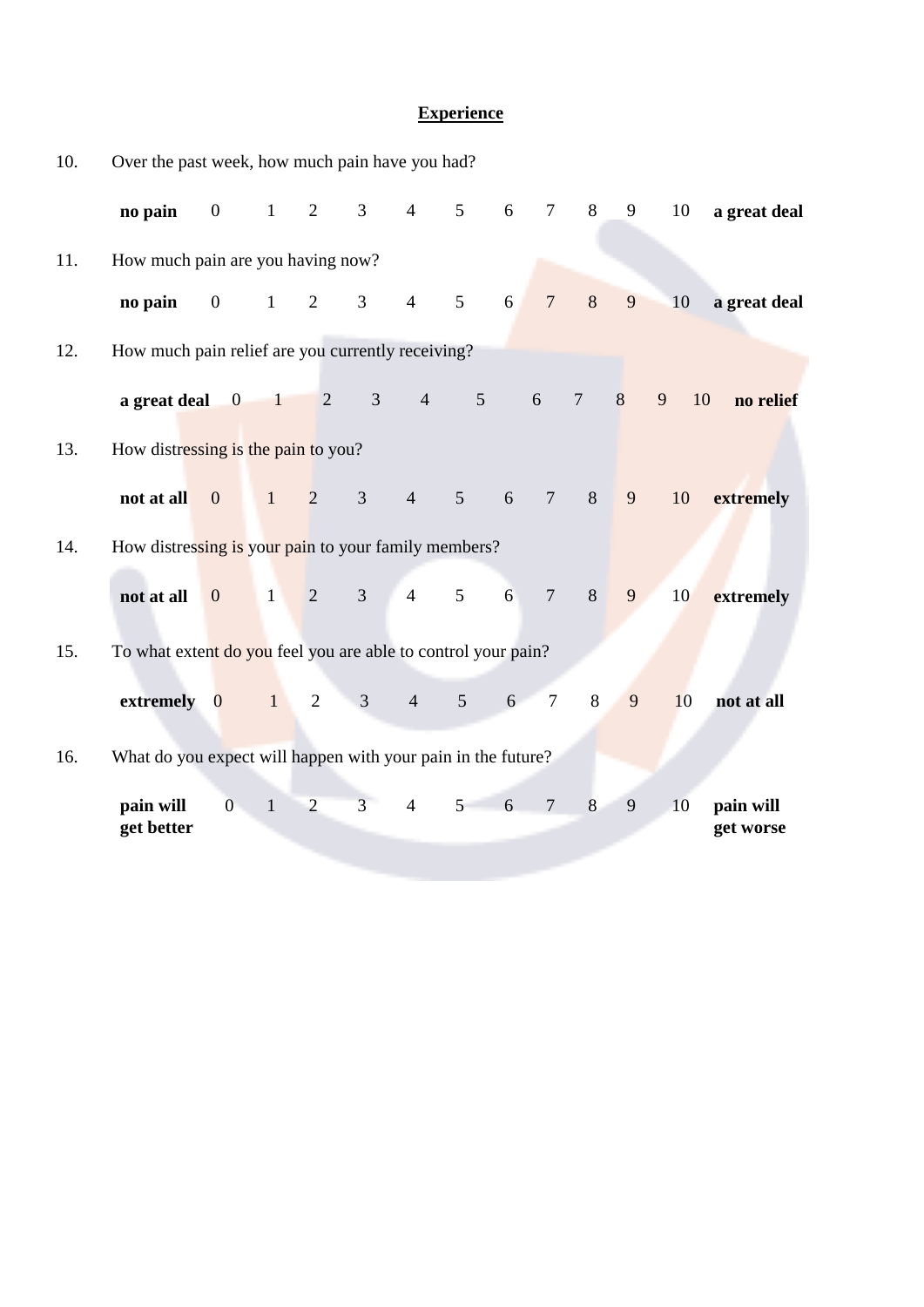### **Cuestionario Sobre el Dolor del Paciente (sigla en inglés: P.P.Q.)**

A continuación se encuentran un número de afirmaciones sobre el dolor ocasionado por el cáncer y su alivio. Favor de marcar uno de los números en el renglón con un círculo para indicar su respuesta.

|    |                                                                                            |                |              |                |                |                |                | Conocimiento |                 |   |   |    |                                                                                                            |
|----|--------------------------------------------------------------------------------------------|----------------|--------------|----------------|----------------|----------------|----------------|--------------|-----------------|---|---|----|------------------------------------------------------------------------------------------------------------|
| 1. | El dolor del cáncer puede aliviarse efectivamente.                                         |                |              |                |                |                |                |              |                 |   |   |    |                                                                                                            |
|    | <b>Estoy</b> de<br>acuerdo                                                                 | $\overline{0}$ | $\mathbf{1}$ | 2              | 3              | $\overline{4}$ | 5              | 6            | $\overline{7}$  | 8 | 9 | 10 | No estoy de<br>acuerto                                                                                     |
| 2. | Las medicinas para aliviar el dolor se deben de dar únicamente cuando el dolor sea severo. |                |              |                |                |                |                |              |                 |   |   |    |                                                                                                            |
|    | No estoy de $0$<br>acuerdo                                                                 |                | $\mathbf{1}$ | $\overline{2}$ | 3              | $\overline{4}$ | 5              | 6            | $\overline{7}$  | 8 | 9 | 10 | <b>Estoy</b> de<br>acuerto                                                                                 |
| 3. | adictos a los medicamentos.                                                                |                |              |                |                |                |                |              |                 |   |   |    | La mayoría de los pacientes con cáncer que toman medicamentos para aliviar el dolor a la larga quedarán    |
|    | No estoy de $0$<br>acuerdo                                                                 |                | $\mathbf{1}$ | 2              | $\mathfrak{Z}$ | $\overline{4}$ | 5 <sup>5</sup> | 6            | $\tau$          | 8 | 9 | 10 | <b>Estoy</b> de<br>acuerto                                                                                 |
| 4. | para cuando empeore el dolor en un futuro.                                                 |                |              |                |                |                |                |              |                 |   |   |    | Es importante dar la menor cantidad posible de la medicina con fines de guardar la las las dosis más altas |
|    | No estov de<br>acuerdo                                                                     | $\overline{0}$ | 1            | $\overline{2}$ | 3              | $\overline{4}$ | 5              | 6            | $7\overline{ }$ | 8 | 9 | 10 | <b>Estoy</b> de<br>acuerto                                                                                 |
| 5. | sólo cuando estos sean necesarios.                                                         |                |              |                |                |                |                |              |                 |   |   |    | Es preferible dar los medicamentos para aliviar el dolor a base continua (según un horario) en vez de      |
|    | <b>Estoy</b> de<br>acuerdo                                                                 | $\mathbf{0}$   | $\mathbf{1}$ | $\overline{2}$ | 3              | $\overline{4}$ | 5              | 6            | $\overline{7}$  | 8 | 9 | 10 | No estoy de<br>acuerto                                                                                     |
| 6. | pueden ser eficaces para aliviar el dolor.                                                 |                |              |                |                |                |                |              |                 |   |   |    | Otros tratamientos ademas de los medicamentos (tales como masajes, tratamientos de calor, relajación)      |
|    | <b>Estoy de</b><br>acuerdo                                                                 | $\overline{0}$ | $\mathbf{1}$ | 2              | 3              | 4              | 5              | 6            | $\tau$          | 8 | 9 | 10 | No estoy de<br>acuerto                                                                                     |
| 7. | respiración.                                                                               |                |              |                |                |                |                |              |                 |   |   |    | Los medicamentos contra el dolor pueden ser peligrosos y con frecuencia pueden interferir con la           |
|    | No estoy de $0 \t 1 \t 2 \t 3$<br>acuerdo                                                  |                |              |                |                | $\overline{4}$ |                | $5\qquad 6$  | $7\phantom{.0}$ | 8 | 9 | 10 | <b>Estoy</b> de<br>acuerto                                                                                 |